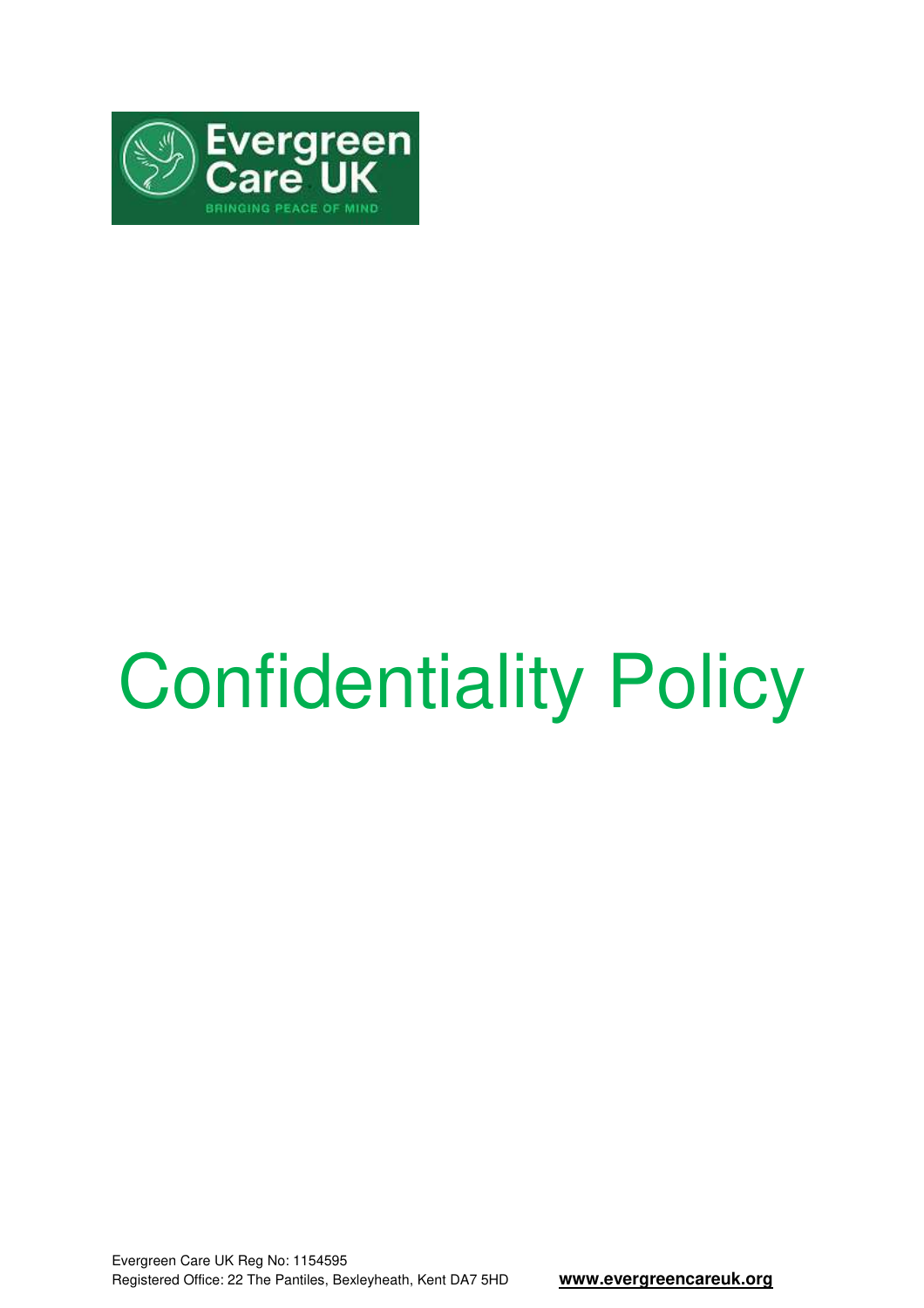## **The Principle**

The underlying principle is trust and trustworthiness. The term 'confidentiality' comes from the word 'confide' and 'confidence' meaning to tell or 'entrust' with secrets or information of a personal nature. It speaks of 'firm trust' and 'assured expectation'. The nature of the work of Evergreen Care UK means that we are 'entrusted' with the private concerns of others. This is an enormous privilege and carries with it great responsibility. Staff and volunteers registered with Evergreen Care UK will be expected to honour in every regard all information 'entrusted' to them and the organisation.

It is of paramount importance that any user of Evergreen Care UK should rightfully expect that information verbal or written, given to its Trustees, staff or volunteers is used only for the purpose for which it was given and should not be released to any other person or organisation without the user's consent.

In addition the principle of confidentiality extends to all relevant information about internal affairs of Evergreen Care UK, its Trustees, staff and volunteers.

**The Policy -** is intended to:

- Protect the interest of the 1) service users and 2) the organisation, its trustees, staff and volunteers.
- Provide practical guidance and promote best practice thereby adding credibility to the work of Evergreen Care UK and instil confidence in it.
- Comply with the Data Protection Act 2018 and **General Data Protection Regulation** ((EU) 2016/679) ('GDPR').

#### **The Policy States that**

- 1. Permission must be sought before information is collected and users informed of the purpose of the information.
- 2. Information should be collected only when it is necessary and used only for the purpose for which it is collected.
- 3. If information is to be divulged to a third party consent must be obtained from the person concerned. Confidence should only ever be broken where there is a Safeguarding concern which may put the client at risk from abuse. The person concerned must be informed and the line manager only must be notified with the information.
- 4. Information and records must be stored securely.
- 5. Records no longer necessary to the organisation must be destroyed securely.

6. To ensure confidentiality, consideration and provision of a secure environment where information is exchanged is essential, i.e private office, phone conversation, password protected e mail and photocopier.

7. Users will be made aware of this policy and of their right to complain if information is divulged without their permission.

8. Staff and volunteers must be familiar with and practise the 6 Data Protection Principles found in the **General Data Protection Regulation** ((EU) 2016/679) ('GDPR').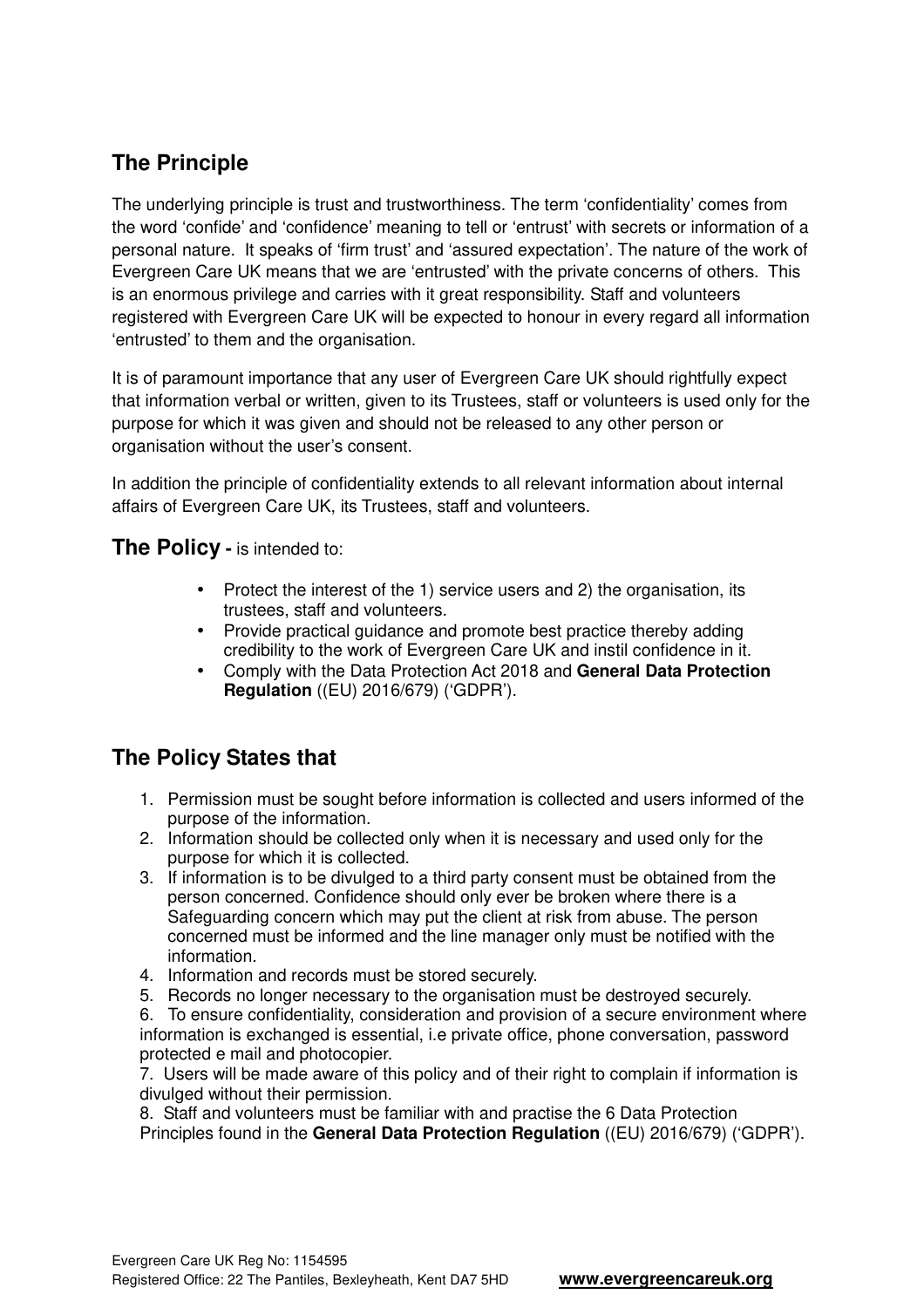These state that all data must be:

- processed fairly and lawfully
- obtained and used only for specified and lawful purposes
- adequate, relevant and not excessive
- accurate, and where necessary, kept up to date
- kept for no longer than necessary
- kept secure

The following is also important in relation to data: It must be processed in accordance with the individual's rights (as defined) It must be transferred only to countries that offer adequate data protection.

#### **Disclosure**

Unless required to perform their legitimate duties, the volunteer/employee shall not disclose to any person who is not employed or engaged by the charity or use or cause to be used, at any time during their involvement with the Charity, or at any time thereafter, any information relating to the operational systems and methods of Evergreen Care UK including all information set out in the Handbook of Evergreen Care UK.

**As an organisation** – we are committed to reflecting the Trust and Trustworthiness of Jesus Christ and aspire to personal and professional integrity in all of our dealings with each other and those we serve.

#### **Proverbs:**

'Watch your words and hold your tongue; you'll save yourself a lot of grief.'

'A gadabout gossip can't be trusted with a secret, but someone of integrity won't violate a confidence.'

### **Declaration**

I have read and understand Evergreen Care UK's Policy on Confidentiality and am committed to exercising due diligence and responsibility in my role and service whilst registered with Evergreen Care UK.

Name: ………….………………………………………. Date: ……………..………………………

Signature: ………….…………………………………..

Issue 1: JANUARY 2015 Issue 2: MARCH 2017

Issue 3: JUNE 2019 Issue 4: JUNE 2021